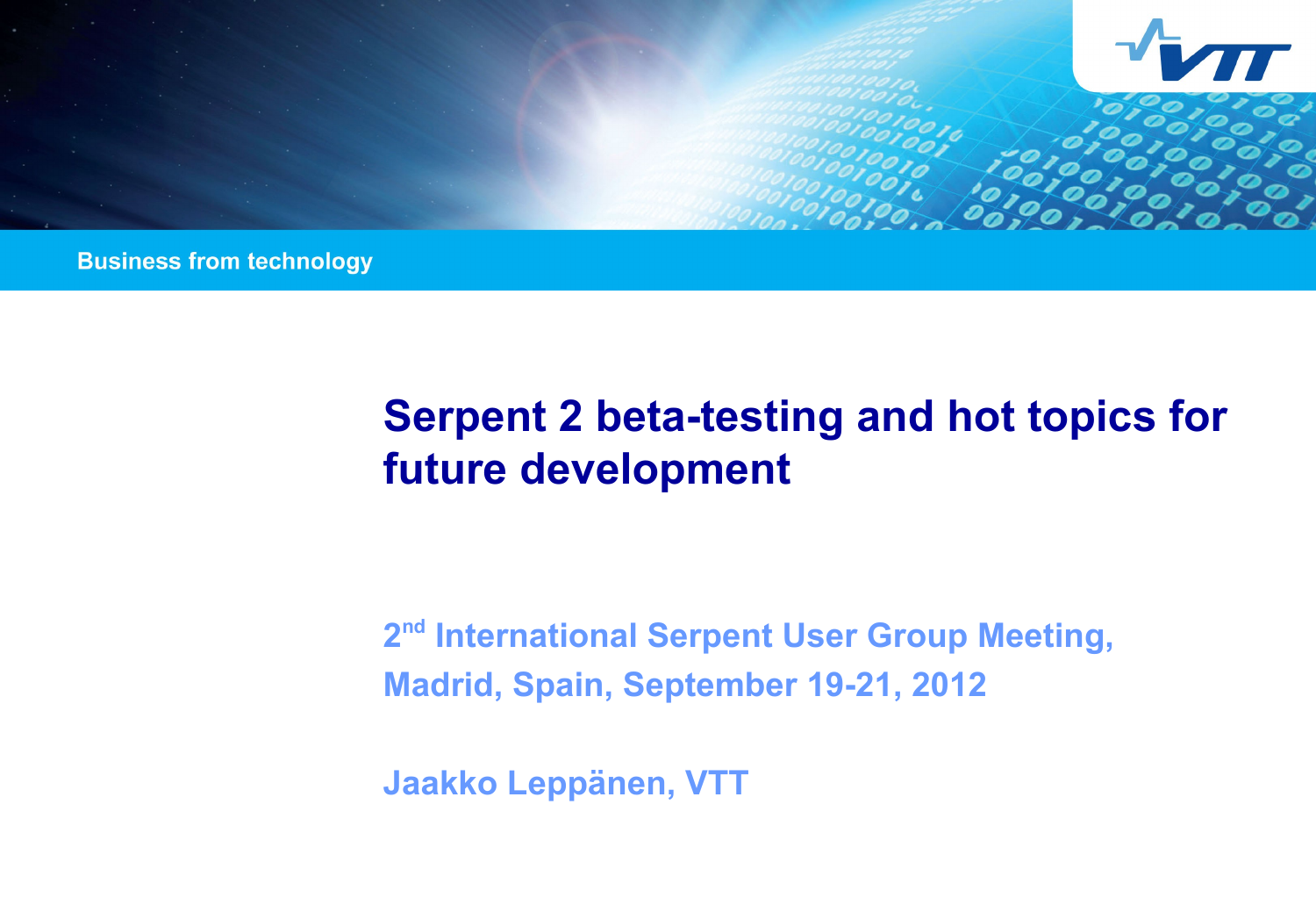

### **Outline**

- Current status of Serpent 2:
	- Comparison to Serpent 1 what has been implemented, what is still missing
	- **Entirely new features and capabilities**
- **Near-future work:** 
	- **Multi-physics**
	- Other topics
- **Collaboration and student exchange**
- **Demo**

*Serpent 2 beta testing started in January 2012, and the test group consist of 54 users Public distribution is scheduled for 2013-2014*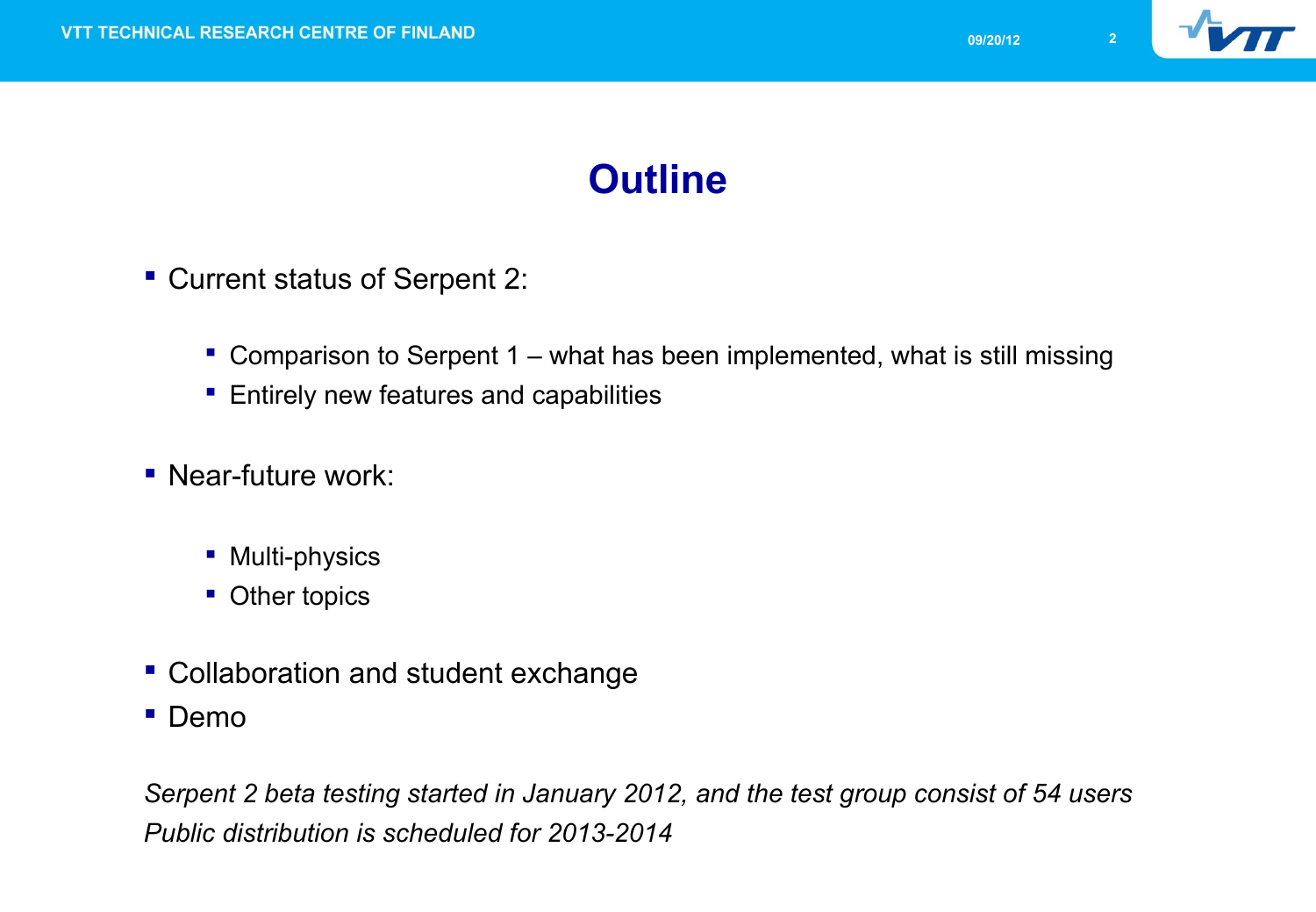

- The development of Serpent 2 started in October 2010
- Two goals were set for re-writing the source code:
	- 1.To remove the memory limitations and extend burnup calculation capability all the way to full-core problems involving hundreds of thousands of depletion zones 2.To remove memory limitations related to parallelization using MPI
- The work continues, but for the main part these goals can now be considered achieved:
	- 1. Optimization modes for small and large burnup calculation problems $<sup>1</sup>$ </sup>
	- 2.Parallelization based on combination of OpenMP and MPI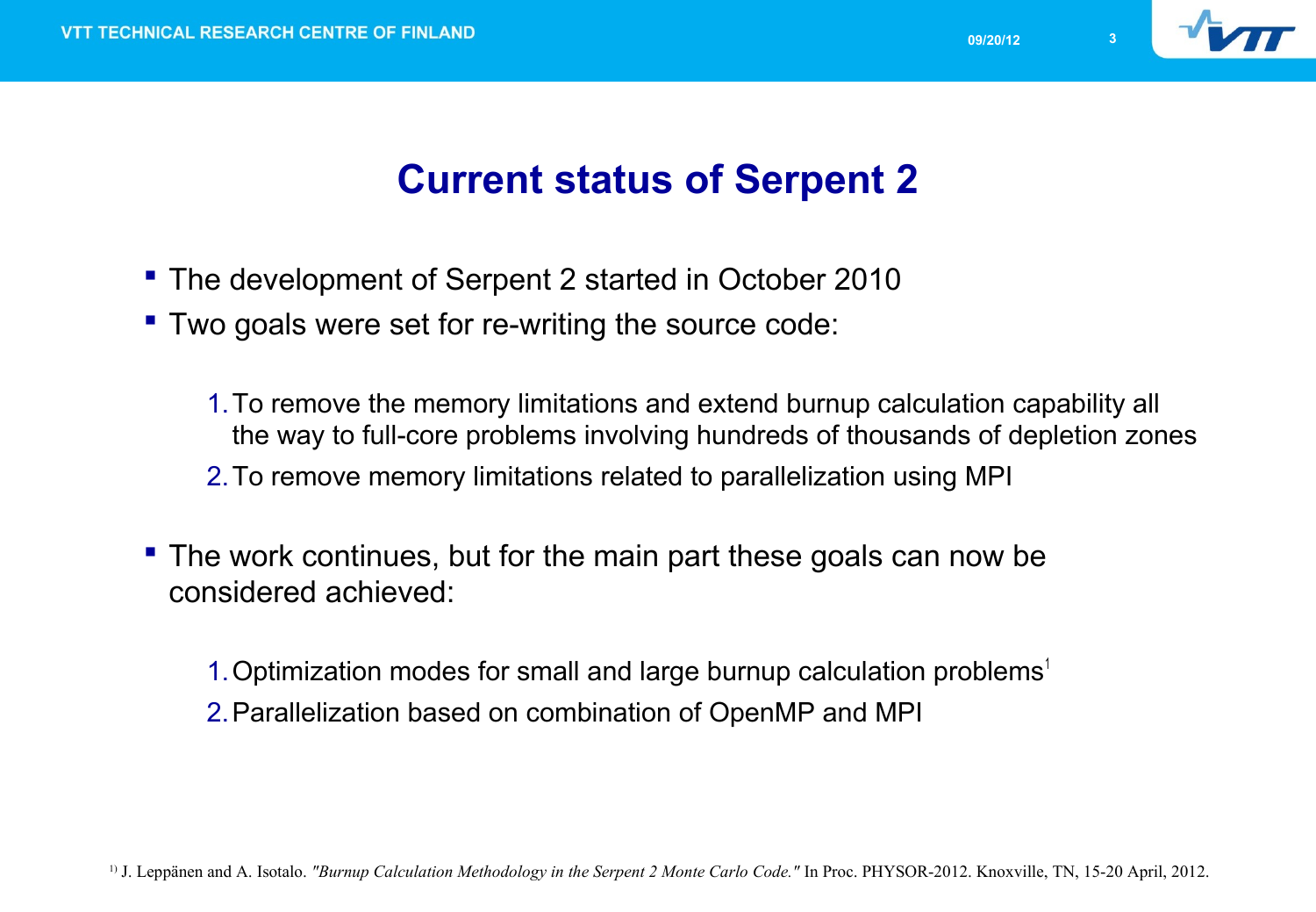

- Serpent 2 has the capability to perform most of the tasks of Serpent 1:
	- Neutron physics and Doppler-broadening pre-processor are fully implemented
	- All Serpent 1 geometries should work with Serpent 2
	- Burnup calculation routine should produce the same result (to within statistics)
	- Group constant generation produces most of the same parameters as Serpent 1
	- **Detector capabilities are more or less the same**
- **However:** 
	- **The calculation routines have not been as thoroughly validated, and there will still** be major changes in future updates
	- The calculation routines in Serpent 2 are less optimized, so it is expected that the simulation runs ~20% or so longer (in debug mode there is at least a factor of 2 difference in calculation time)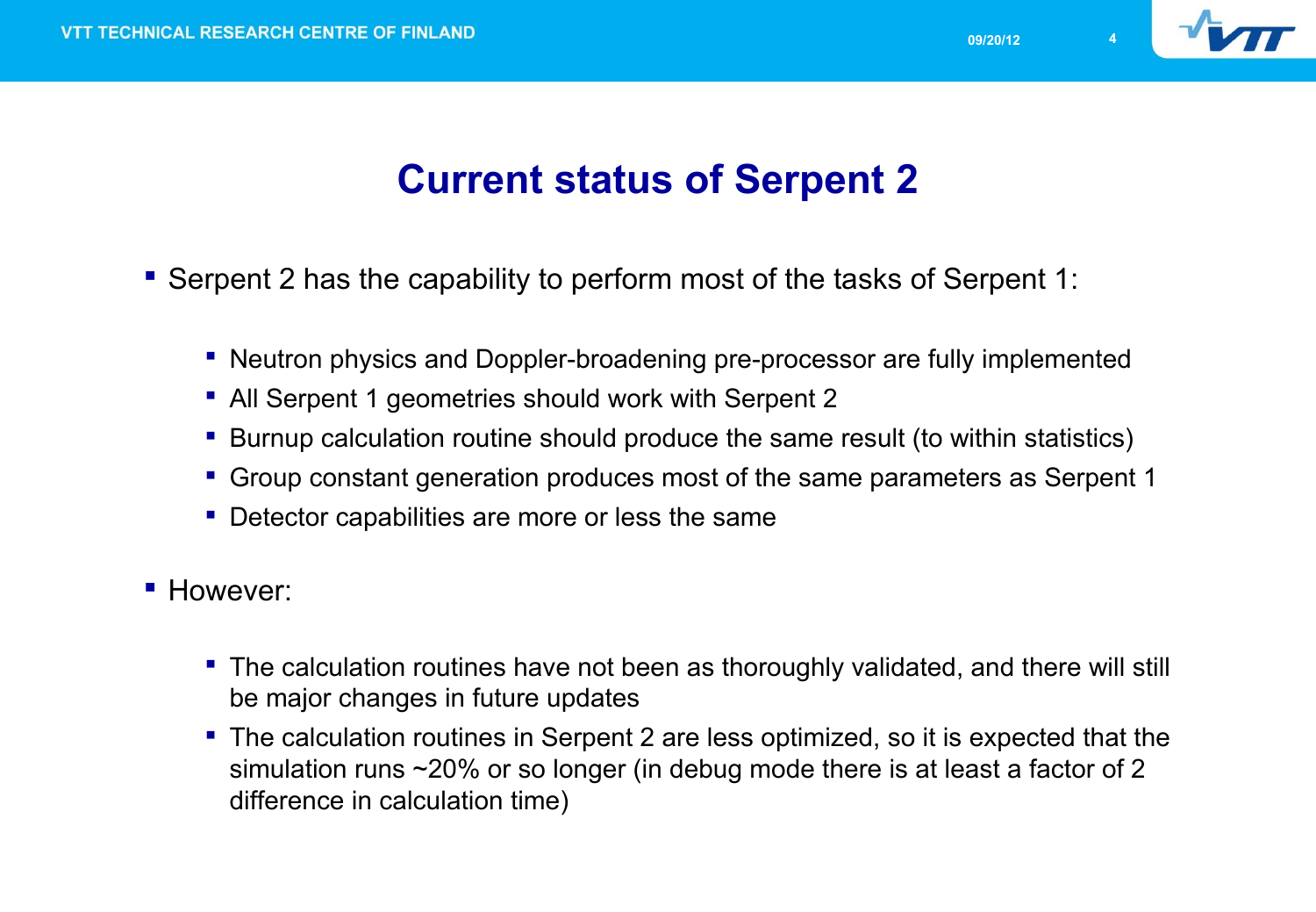

### **Current status of Serpent 2**

- What is still missing in Serpent 2:
	- Some group constants (ADF's, pin-power distributions)
	- Xe-135 iteration
	- **Alpha-eigenvalue mode**
	- Soluble absorbers
	- Some experimental features (k-eff iterations using leakage corrections)
	- **Externally-coupled burnup calculation mode**
	- **Some cut-offs are not used or are based on different criteria**
- Some of these features will not be implemented in Serpent 2 (because they were bad ideas in the first place)

*There is no separate manual for Serpent 2, new features are documented at the discussion forum (for password, contact: Jaakko.Leppanen@vtt.fi)*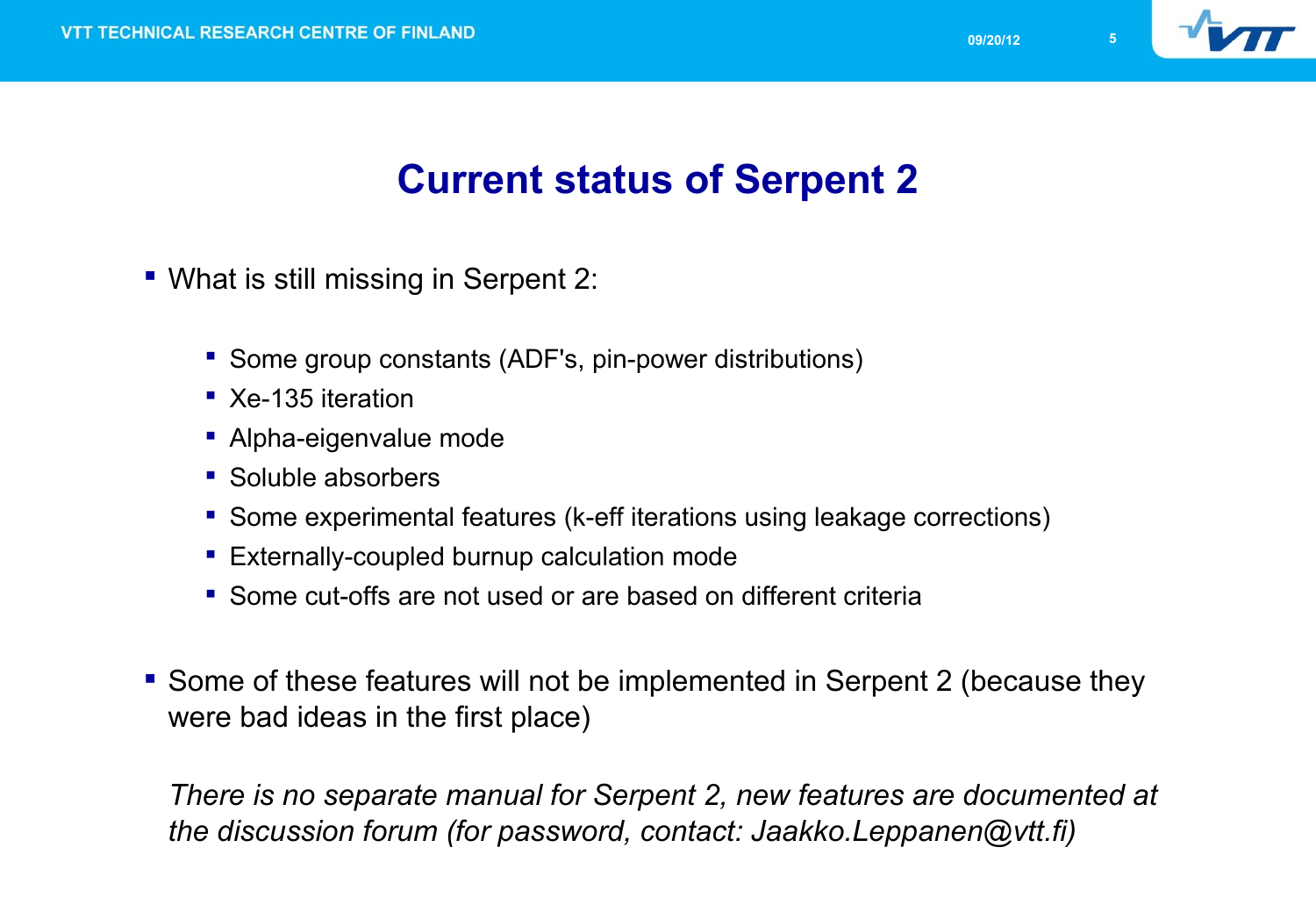

- New features intended to make life easier for the user:
	- Union operator for cell definitions
	- **Material mixtures**
	- Extended mesh plotter capabilities (coupling to detector responses, etc.)
	- New random number generator that allows reproducibility in (OpenMP) parallel mode
	- **Improved universe symmetry options**
	- **Improved division to depletion zones**
	- MC volume calculation routine produces input lines for geometry model
	- New options for burnup inventory (important nuclides, pre-defined isotope lists, option to reproduce different output without re-running the simulation)
	- Pre-defined material compositions
- These are features that should have been implemented in Serpent 1 (but were not, because of the complexity of the source code)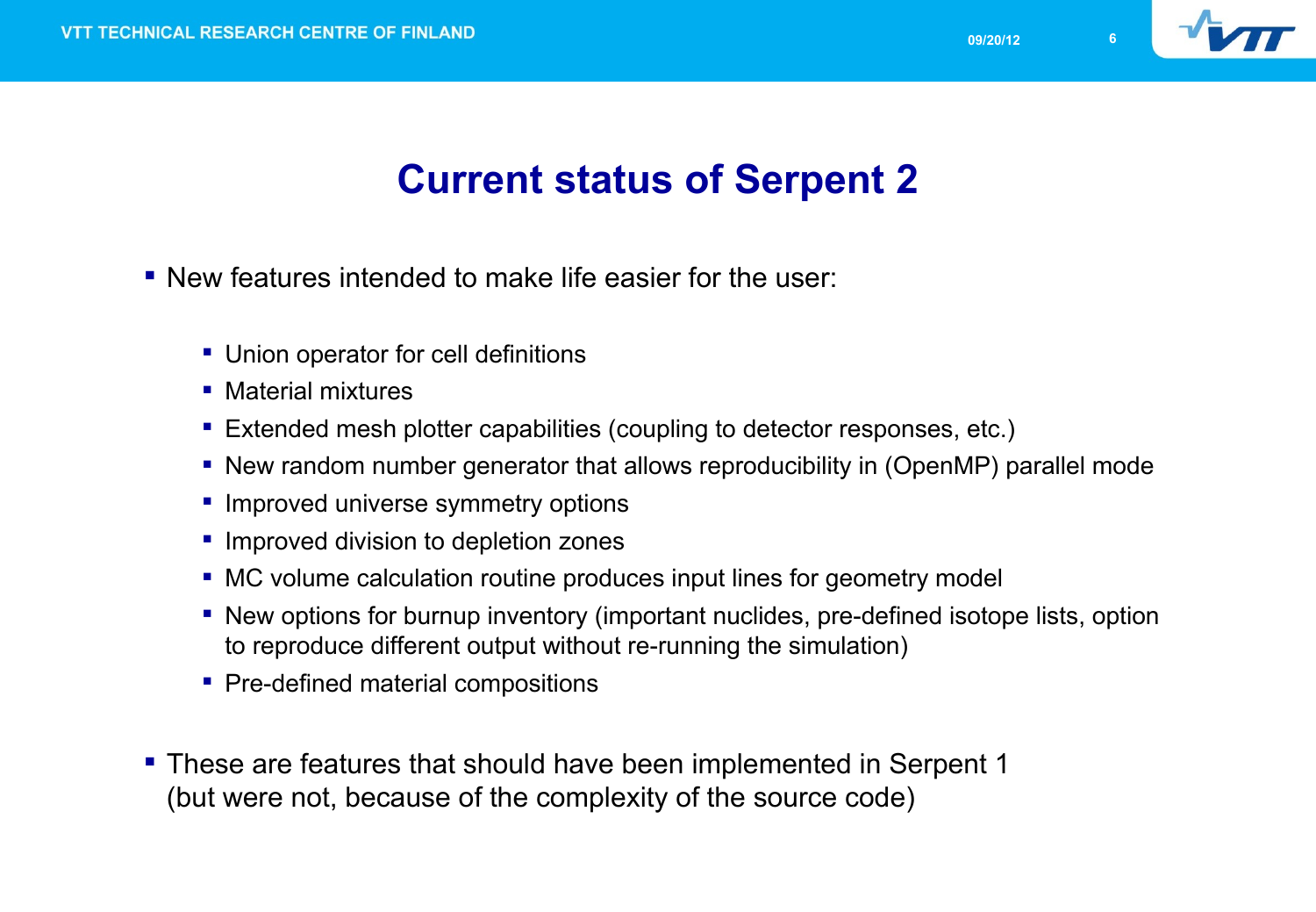

- **Entirely new capabilities:** 
	- **Advanced time-integration methods for burnup calculation** (presentation by A. Isotalo)
	- Photon transport simulation
	- On-the-fly temperature treatment ("Doppler-broadening") routine, with capability to model continuously-varying temperature distributions (presentation by T. Viitanen)
	- Internal temperature feedback module (presentation by V. Valtavirta)
	- Capability to model continuously-varying density distributions
	- **Multi-physics interface**
- Some of the new capabilities are not visible to the user (transit from analog to implicit Monte Carlo)
- Some of the new capabilities are not documented, because they still require a lot of work (photon transport)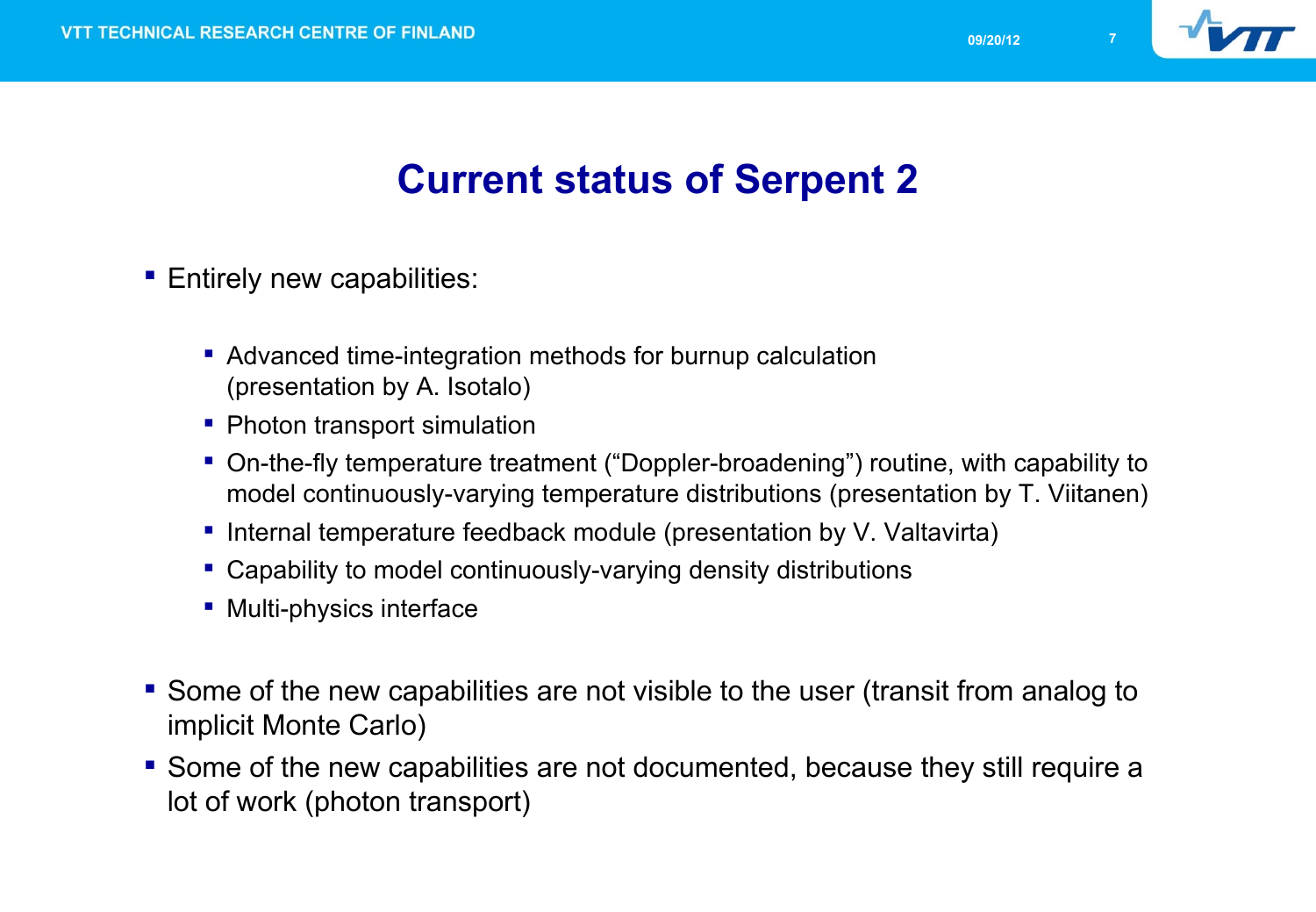

# **NUMPS (Numerical Multi-Physics) Project**

- A Major research grant was received from the Academy of Finland for the multiphysics coupling of Monte Carlo neutronics and CFD
- Four-year project started in September 2012, that more than doubles our funding for Serpent-related work
- 110 to 130 person-months of extra work, divided between neutronics (Maria Pusa, Tuomas Viitanen, Ville Valtavirta) and thermal hydraulics (Ville Hovi, Joona Kurki)
- Neutronics part covers on-going work with Serpent + new topics related to sensitivity and uncertainty analysis
- Thermal hydraulics part covers work on CFD code PORFLO (in-house code at VTT), or the development of a new code from scratch (to be decided)

*This work will be the #1 hot topic in Serpent development for the next four years*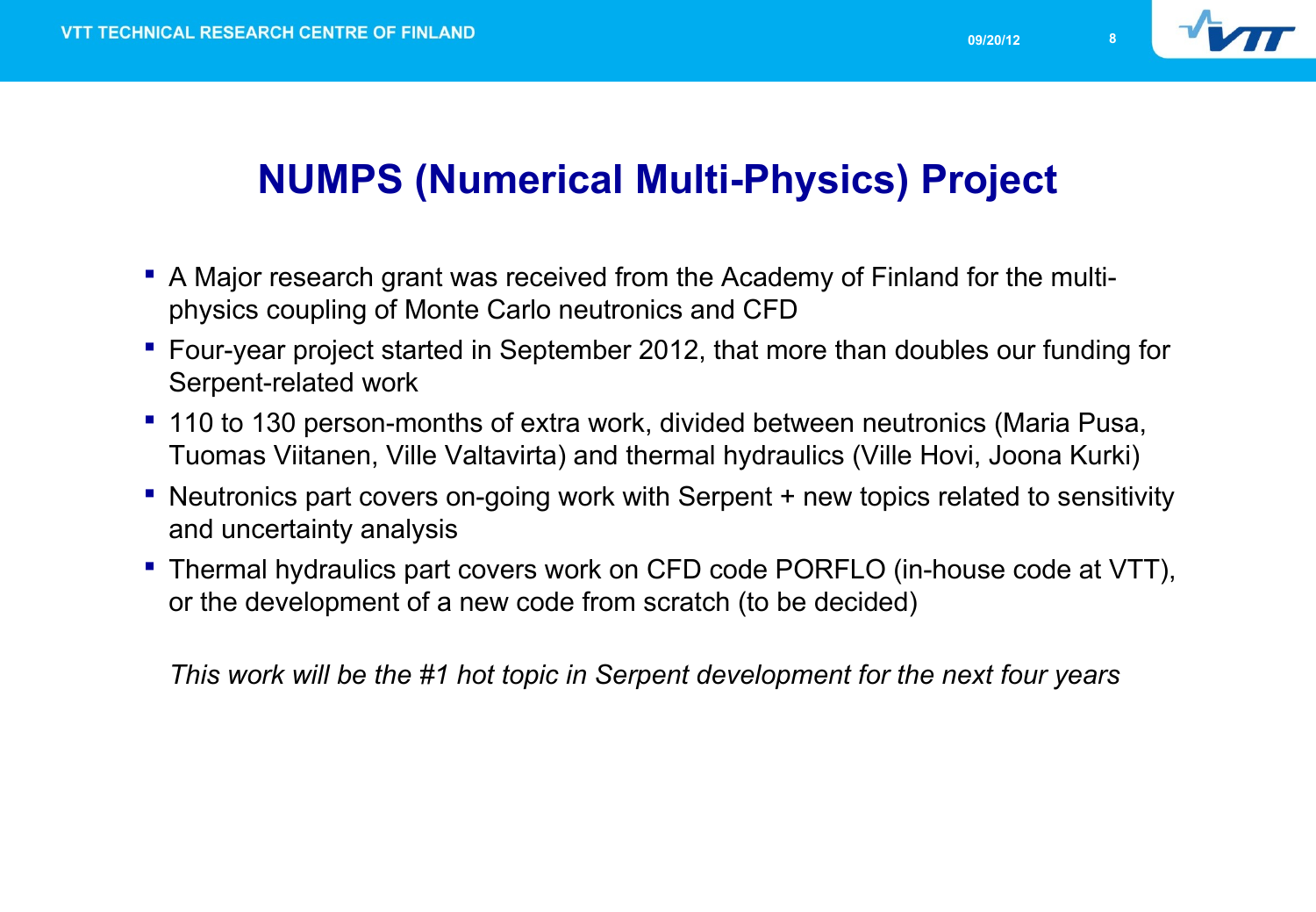

### **Near-future work on multi-physics**

- Monte Carlo:
	- **Time-dependent neutron transport simulation**
	- Gamma heating from coupled neutron / photon simulation
- On-the-fly temperature routine:
	- **Extending the methodology to unresolved resonance region and bound scattering**
	- Compatibility with reaction rate estimators, optimization
- **Temperature feedback module:** 
	- **Effect of thermal expansion**
	- Axial heat conduction and other geometries (fuel plates / spheres)
	- **Extending the methodology to burnup calculation**
	- Dynamic heat conduction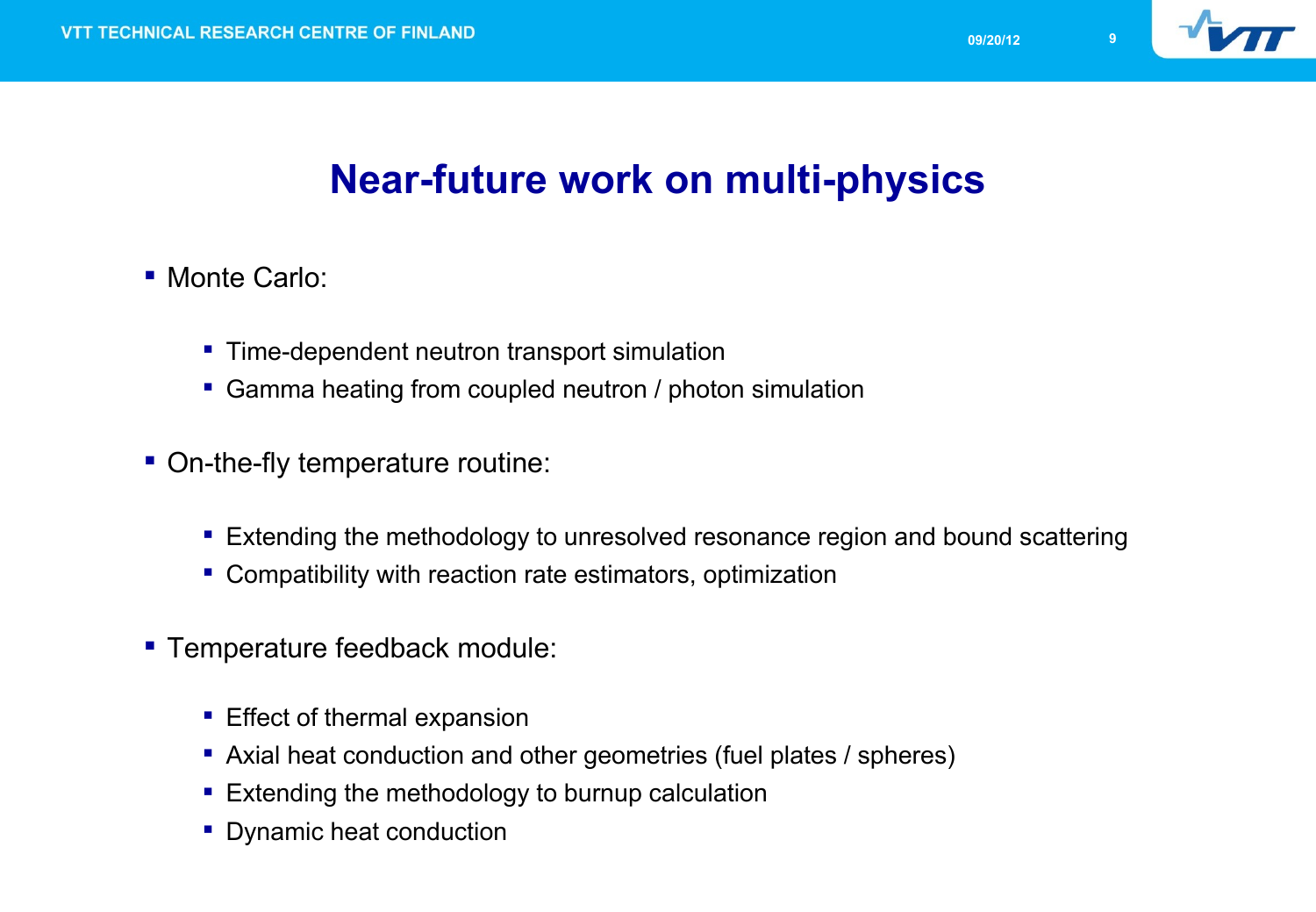

### **Near-future work on multi-physics**

- **Multi-physics interface:** 
	- **Temperature distributions and / or boundary conditions for the internal temperature** feedback module
	- Coupling to fuel performance codes (revisiting previous work on Serpent / ENIGMA coupling)
	- Interface based on unstructured mesh for coupling with CFD codes (CGNS format?)
- **NOTE**: The multi-physics interface is <u>not</u> being developed only for our own purposes:
	- **Testing and feedback from users is extremely valuable**
	- Coupling should not be limited to any specific application, code or reactor type

*If you are planning to couple Serpent to anything, please contact me first!*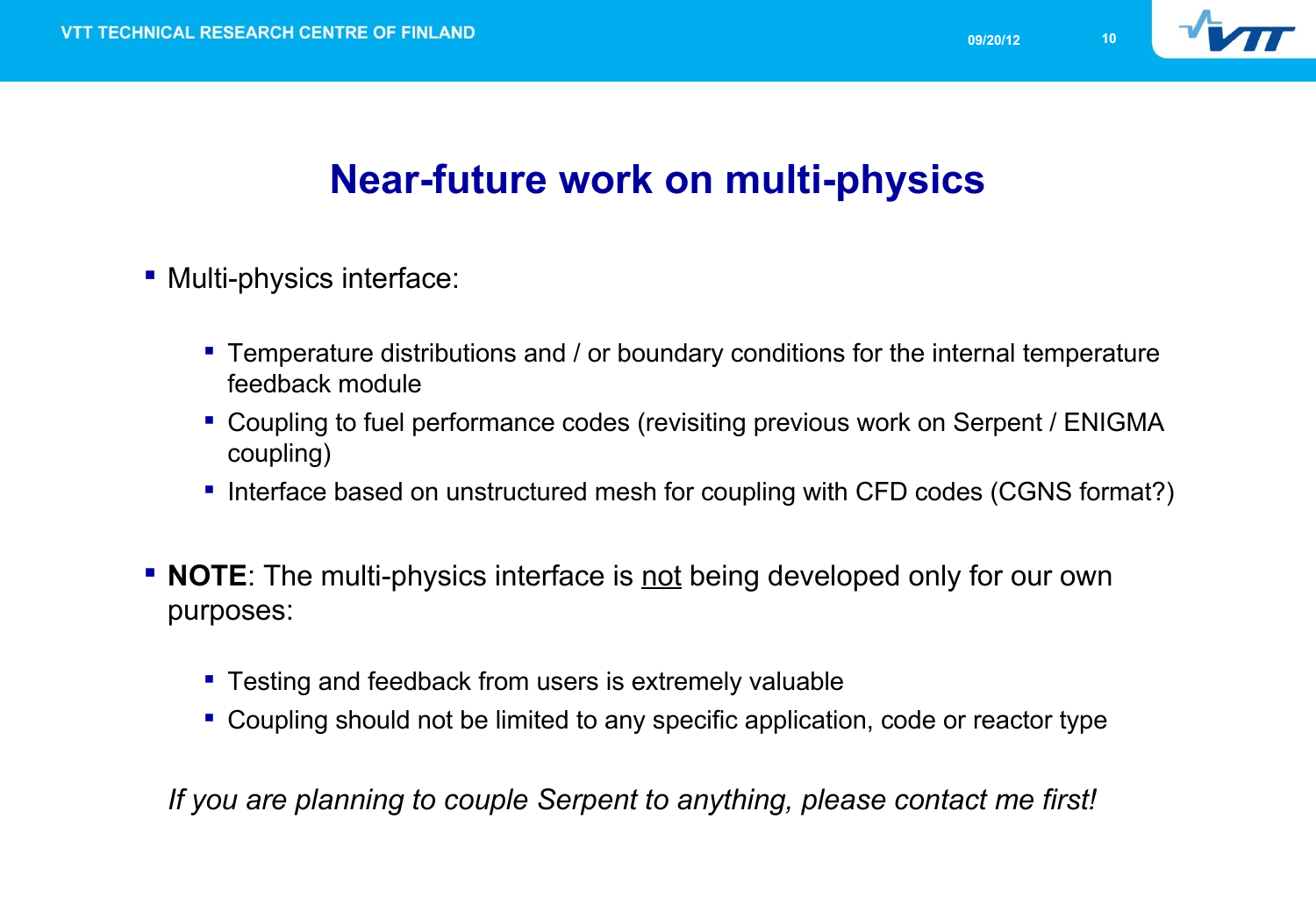

### **Other near-future topics**

- Generation of new cross section libraries (gamma transport, heating / gas production reactions, new evaluations)
- Burnup calculation routines (with Aalto University and KTH):
	- Advanced time integration methods
	- **Stability analysis for the burnup schemes**
- **Processing routines for fuel cycle analysis:** 
	- Fuel shuffling and reload, control rod movement, boron shim, etc.
	- Restart capability and branch calculations
	- On-line reprocessing for MSR (with Politecnico di Milano)
	- **Equilibrium fuel cycle analysis (with UC Berkeley)**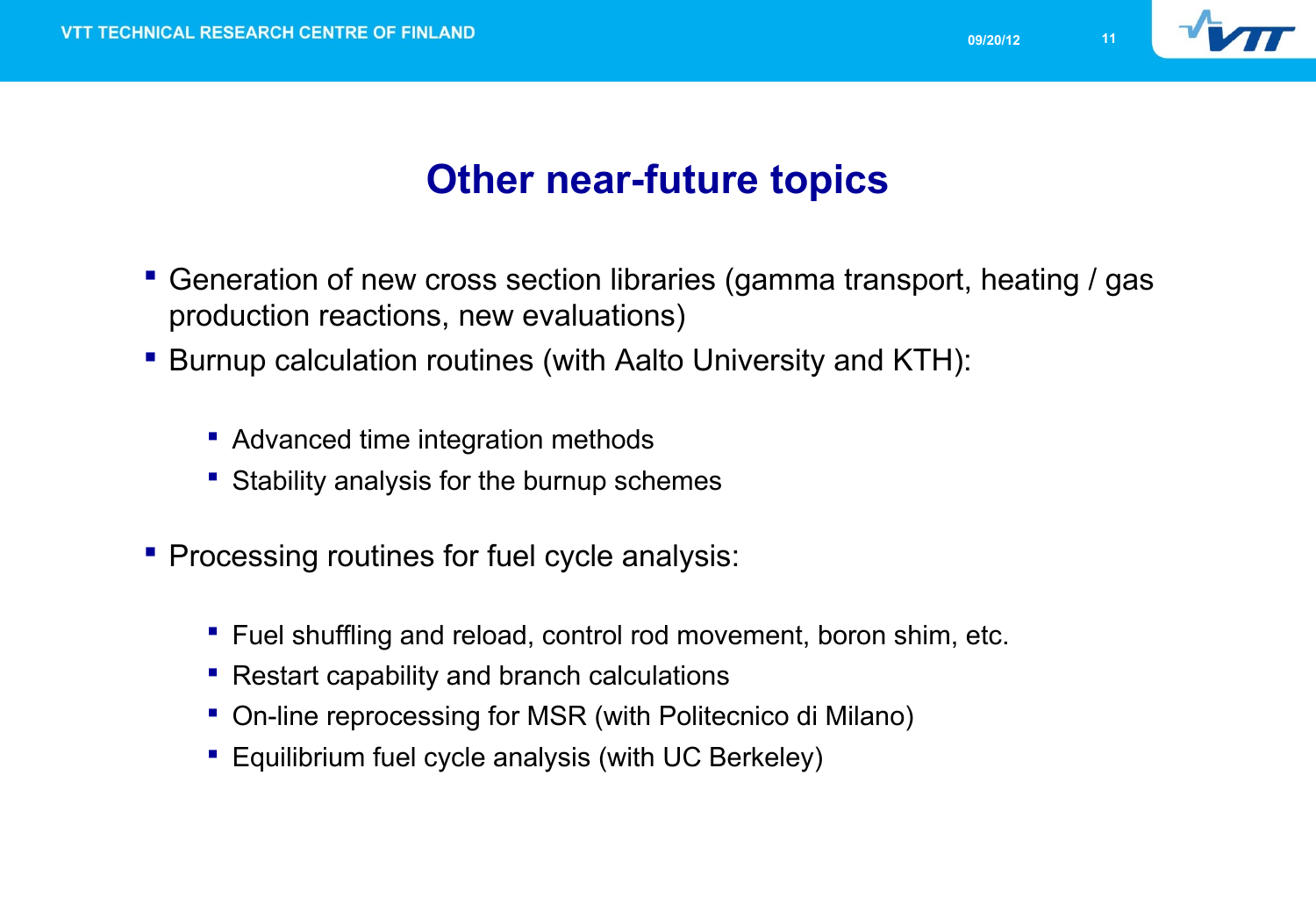

# **Other near-future topics**

- Gamma transport:
	- **Implementing missing photon interaction physics (emission of secondary photons)**
	- Radioactivity source based on material compositions
	- Coupled neutron / photon transport simulation
	- **Energy deposition from gamma heating**
- Variance reduction:
	- Standard VR techniques for shielding calculations (photon and neutron transport)
	- Weight windows for the energy variable (better statistics for fast reactor group constant generation)
	- **If** Implicit methods for delayed neutron emission
- Sensitivity and uncertainty analysis, convergence analysis, etc.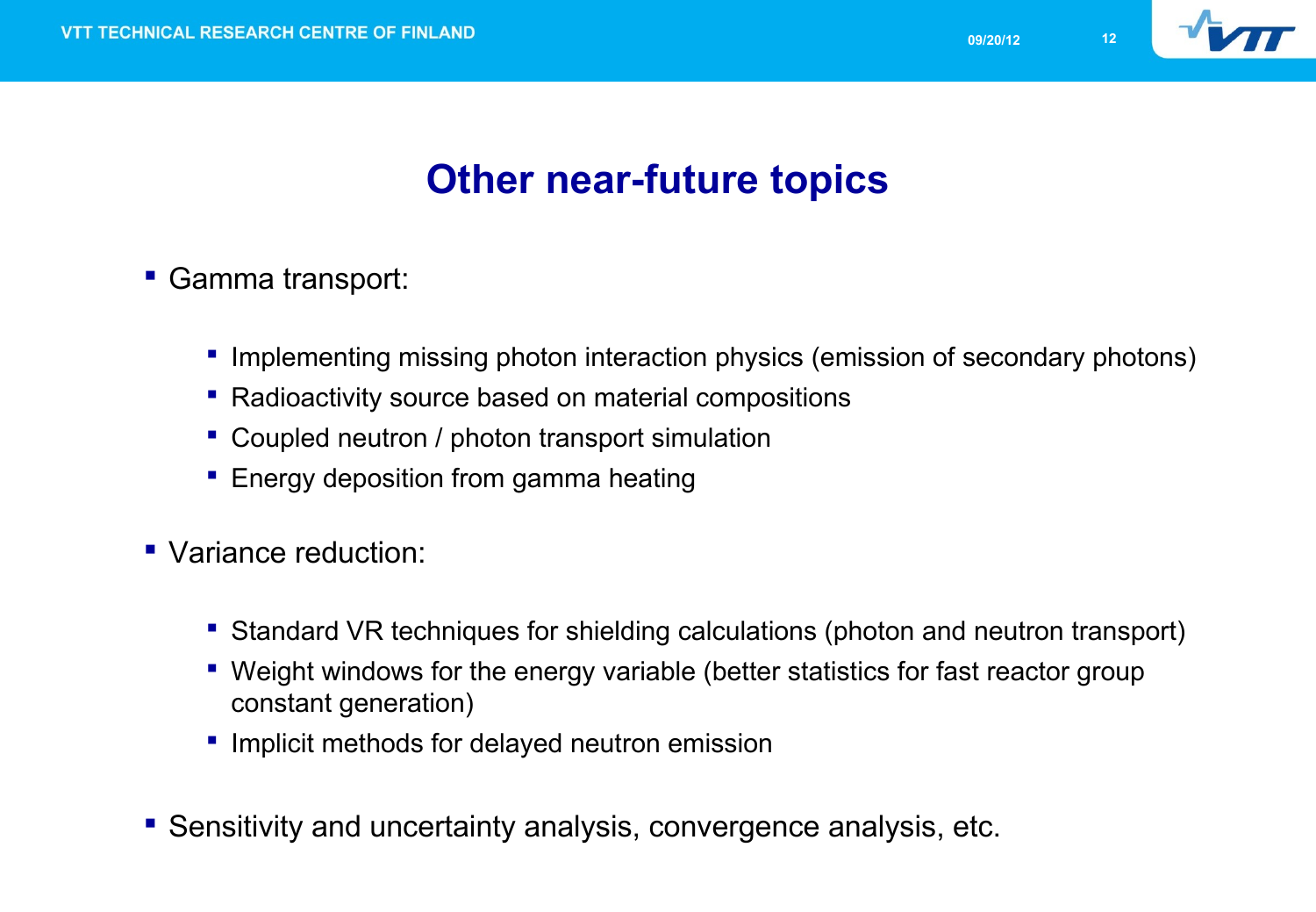

### **Collaboration – user contributions**

- Like always, user feedback and contribution is extremely welcome!
- We are in particularly interested in work related (but not limited) to:
	- Multi-physics coupling
	- Validation of burnup calculation routines, especially compared to experimental data
	- Large burnup calculation problems (thousands of depletion zones)
	- Parallelization, especially in large clusters (hundreds of CPU's)
	- Validation of photon transport routines
	- All errors and unexpected behaviour
	- " Ideas on how to make the code better and more user-friendly

*MCNP is still the best reference code for Serpent, due to the capability to use the same ACE format data libraries (differences are expected to be within statistics)*

Contacts via discussion forum ([http://ttuki.vtt.fi/serpent/\)](http://ttuki.vtt.fi/serpent/) or e-mail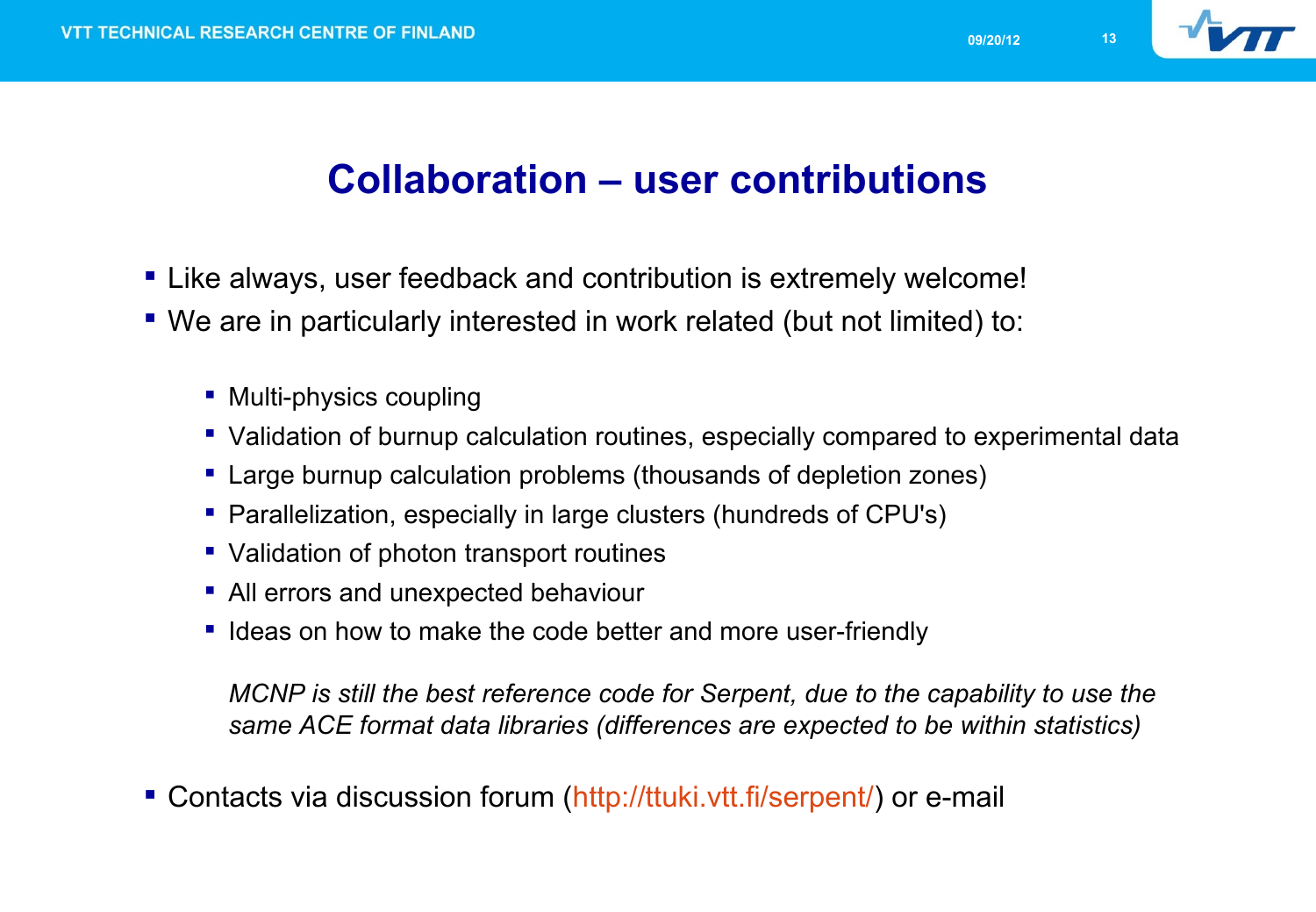

#### **Collaboration – student exchange at VTT**

- We are looking into the possibility of hosting one or two students at VTT for Serpent-related work:
	- **Graduate or undergraduate level**
	- For a period of few months to half a year
	- **Existing assignment, or we can come up with** something new
- VTT will provide workspace, computer, etc. and help with practical arrangements
- The student and university are responsible of salaries and travel and living costs
- If the funding involves a student exchange program, the work can be carried out in collaboration with Aalto University (if this helps, VTT is not a university)